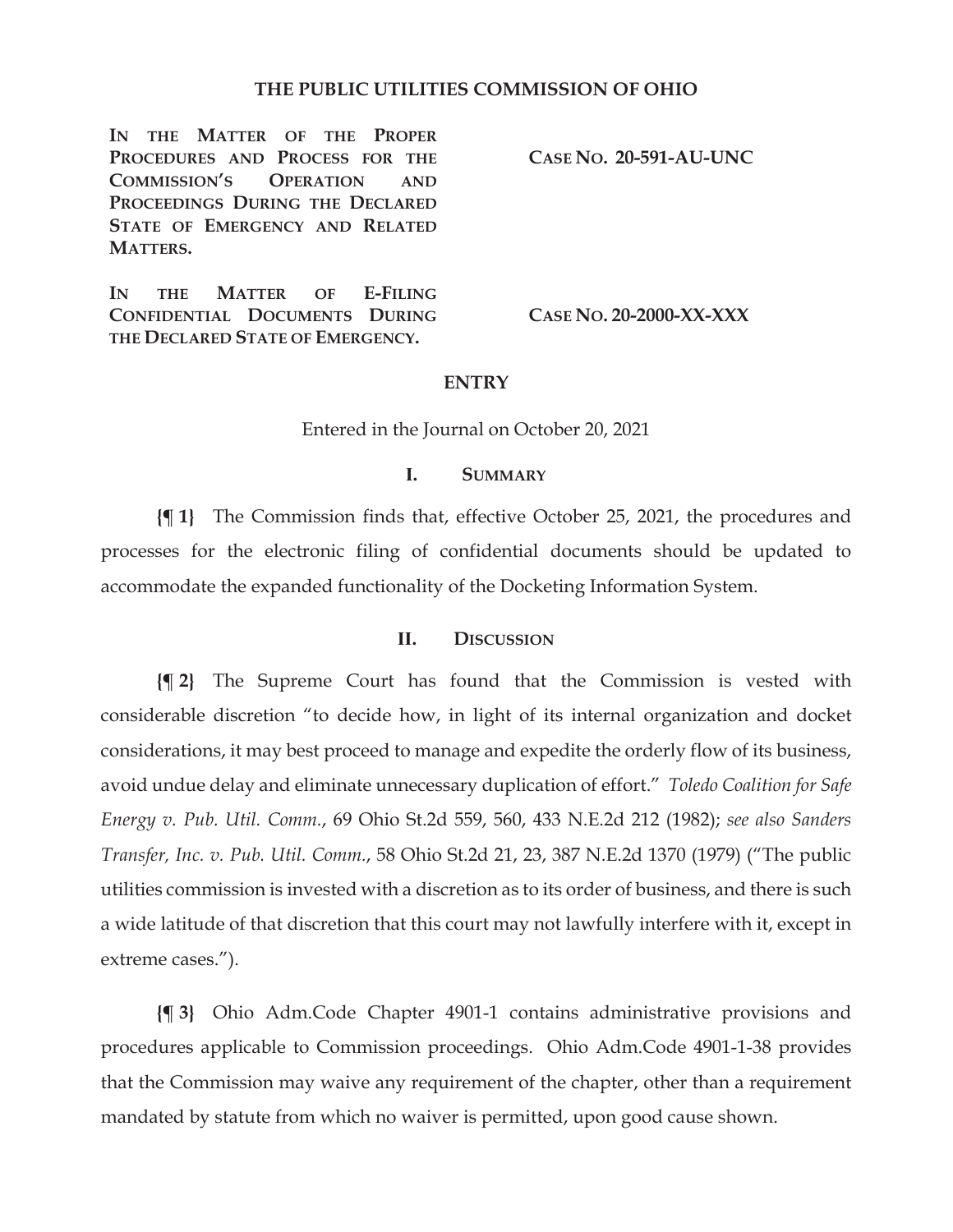**{¶ 4}** On March 9, 2020, the governor signed Executive Order 2020-01D (Executive Order), declaring a state of emergency in Ohio to protect the well-being of Ohioans from the dangerous effects of COVID-19. As described in the Executive Order, state agencies were required to implement procedures consistent with recommendations from the Department of Health to prevent or alleviate the public health threat associated with COVID-19. Additionally, all citizens were urged to heed the advice of the Department of Health regarding this public health emergency in order to protect their health and safety. The Executive Order was effective immediately and was intended to remain in effect until the COVID-19 emergency no longer exists. The Department of Health is making COVID-19 information, including information on preventative measures, available via the internet at coronavirus.ohio.gov/.

**{¶ 5}** Pursuant to R.C. 3701.13, the Ohio Department of Health has "supervision of all matters relating to the preservation of the life and health of the people" and "authority in matters of quarantine and isolation." On March 12, 2020, the Director of the Ohio Department of Health issued an Order indicating that "all persons are urged to maintain social distancing (approximately six feet away from other people) whenever possible."

**{¶ 6}** On March 12, 2020, the Commission opened Case No. 20-591-AU-UNC and issued the first of many directives in response to the declared state of emergency.

**{¶ 7}** As part of the ongoing effort to avoid unnecessary COVID-19 risks associated with social contact, the Commission issued an Entry on April 8, 2020, to address restrictions preventing the electronic filing of confidential documents. The Commission, therefore, waived certain provisions of Ohio Adm.Code 4901-1-02 and Ohio Adm.Code 4901-1-24, in order to permit the electronic filing of documents for which protective or confidential treatment is requested. In the Entry, the Commission set forth procedures and processes for the electronic filing of confidential documents, in Case No. 20-2000-XX-XXX, for the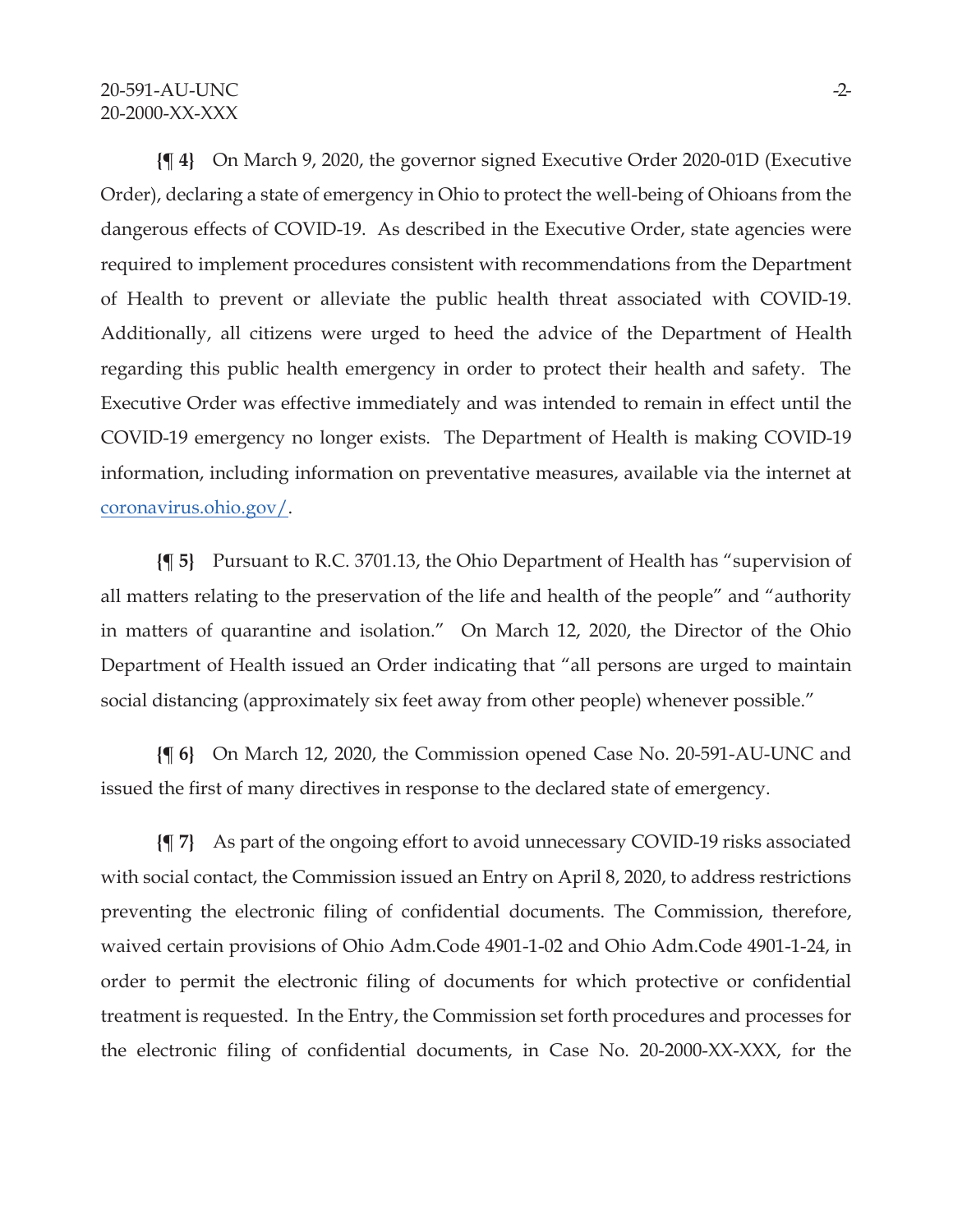duration of the emergency or until otherwise ordered by the Commission. The Commission also noted that it would continue to accept the filing of confidential documents by mail.

**{¶ 8}** On June 18, 2021, the governor signed Executive Order 2021-08D, which took effect immediately and declared that, based upon the current circumstances surrounding the response to COVID-19, the state of emergency is no longer required.

**{¶ 9}** By Entry dated July 28, 2021, the Commission determined that the emergency directives issued in Case No. 20-591-AU-UNC, to the extent that they had not already expired, should be lifted. The Commission directed, however, that the electronic filing of confidential documents may continue in accordance with the requirements set forth in the April 8, 2020 Entry issued in these cases, until otherwise ordered by the Commission.

**{¶ 10}** Consistent with InnovateOhio and goals set out in Executive Order 2019-15D, the Commission through information technology (IT) projects aims to modernize the interactions between the state of Ohio and the public through technology. These IT projects have the potential to streamline services, improve the accessibility of government programs, and reduce administrative costs. The Commission is currently working on a series of projects to modernize and enhance the Docketing Information System (DIS) with these and other goals in mind.

**{¶ 11}** On October 25, 2021, the Commission will implement improvements to the electronic filing process for confidential documents in DIS that will benefit both the DIS filing community and the Commission's docketing division staff. As set forth in more detail in Attachment A to this Entry, DIS users will file confidential documents by selecting the actual case number rather than Case No. 20-2000-XX-XXX. Additionally, the DIS user will be able to select the document type and then indicate that the document is confidential. As another benefit of this project, DIS users will no longer need to submit a cover sheet with the confidential filing; that step has been automated as part of the improved filing process.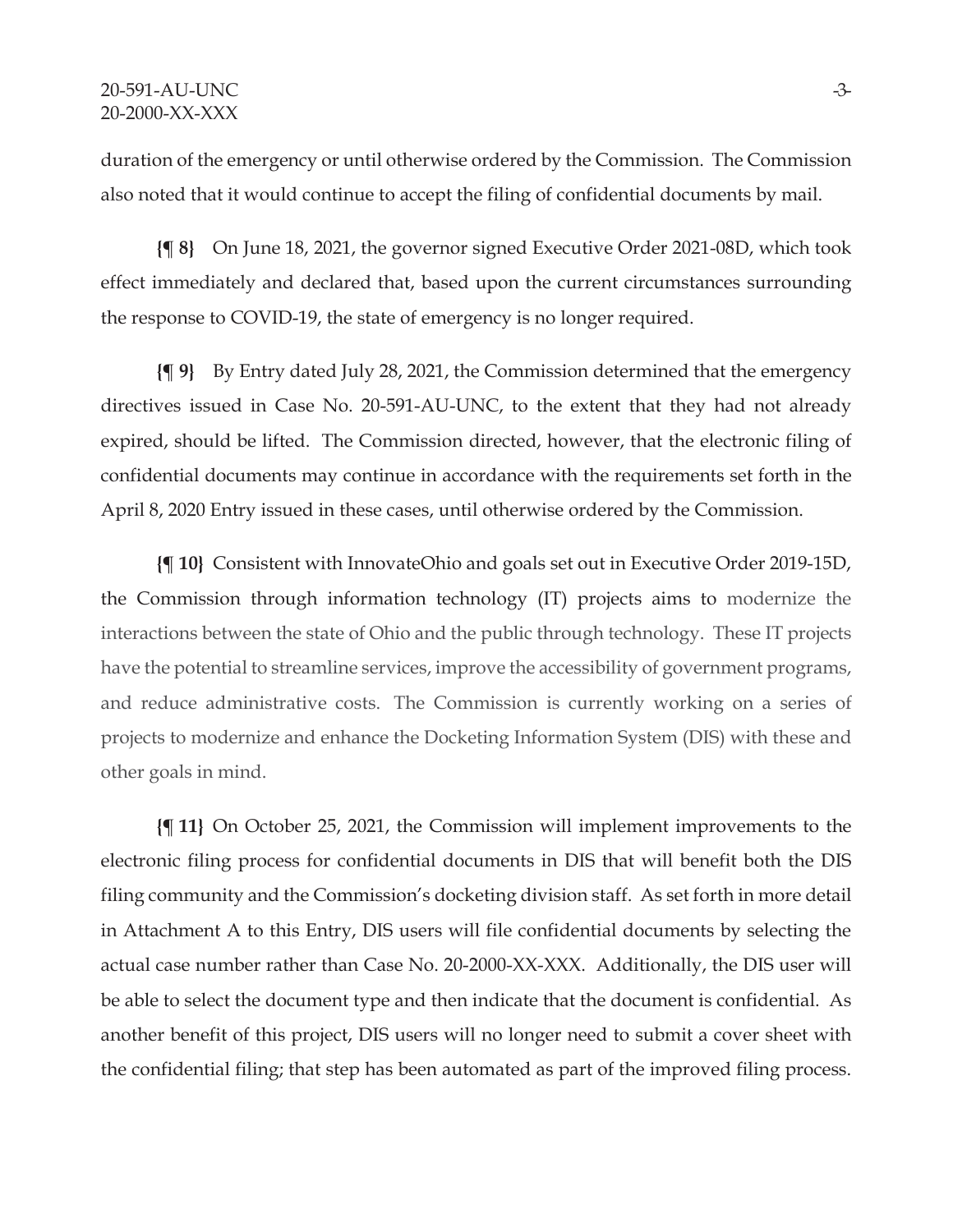If applicable, DIS users will need to continue to file a public version of the document, as well as any required motion for protective treatment.

**{¶ 12}** DIS users electing to electronically file documents containing confidential information are reminded to exercise caution in following these updated filing procedures and to confirm that filings are completed correctly, by complying with the instructions provided in Attachment A. While the Commission is providing a means by which to submit confidential documents electronically, the Commission will also continue to accept confidential documents by mail or in-person filing at this time.

## **III. ORDER**

**{¶ 13}** It is, therefore,

**{¶ 14}** ORDERED, That the procedural directives set forth as Attachment A be adopted and followed by any party or person electronically filing documents containing confidential information, until otherwise ordered by the Commission. It is, further,

**{¶ 15}** ORDERED, That notice of this Entry be served via the Electric-Energy, Gas-Pipeline, Railroad, Telephone, Transportation, and Water industry service lists. It is, further,

**{¶ 16}** ORDERED, That a copy of this Entry be served upon all parties and interested persons of record.

COMMISSIONERS: *Approving:*  Jenifer French, Chair M. Beth Trombold Lawrence K. Friedeman Daniel R. Conway Dennis P. Deters

SJP/mef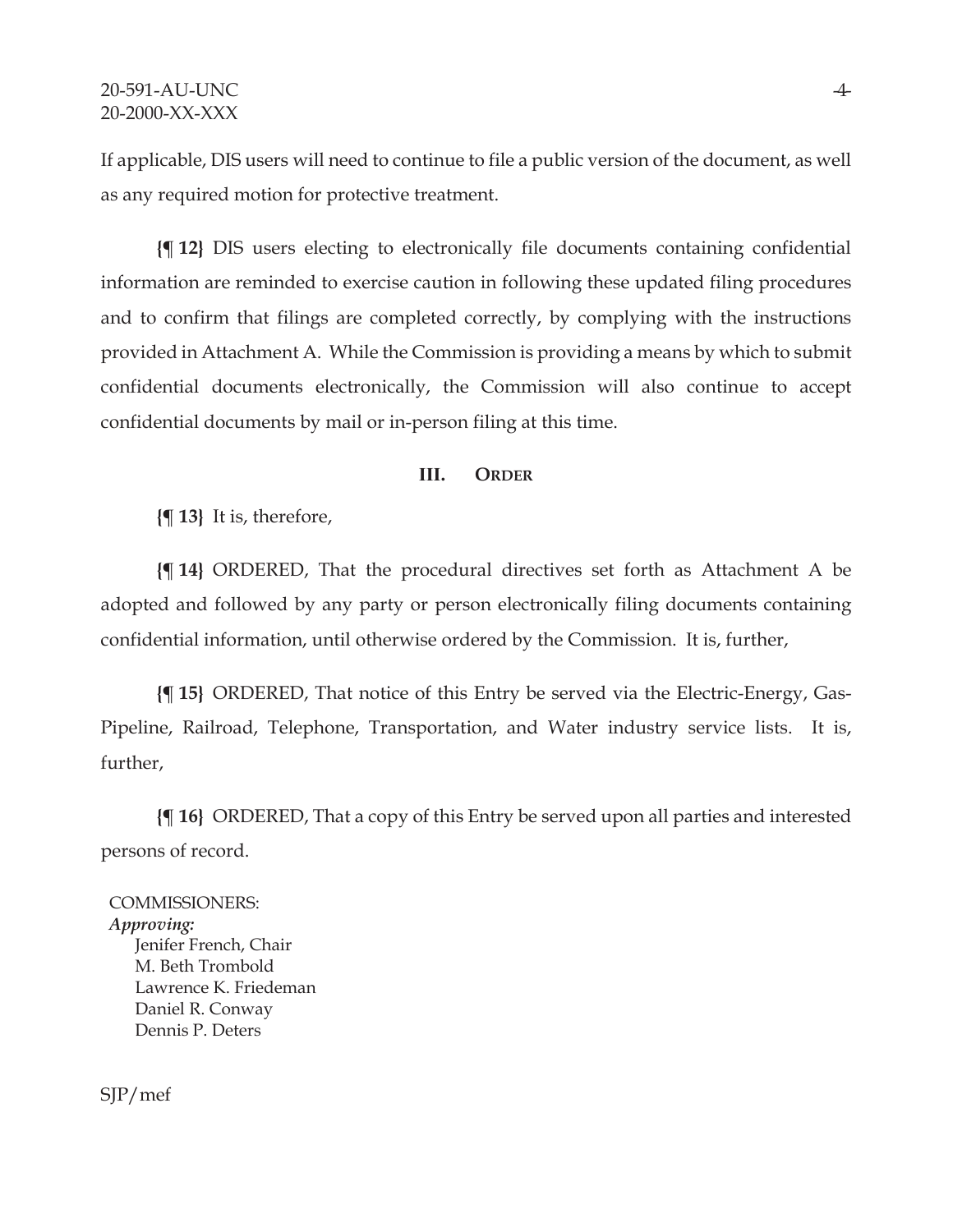Attachment A Case No. 20-591-AU-UNC Electronic Filing of Confidential Documents Page **1** of **3** 

## **ELECTRONIC FILING OF CONFIDENTIAL DOCUMENTS**

The Public Utilities Commission of Ohio (PUCO or Commission), by Entries issued on April 8, 2020, and October 20, 2021, has authorized the electronic filing of confidential documents in the Docketing Information System (DIS).

In accordance with the Commission's April 8, 2020, and October 20, 2021 Entries, parties and persons intending to file documents containing trade secret, proprietary, or otherwise confidential information via electronic filing shall adhere to the following procedures and processes, effective October 25, 2021, until otherwise ordered by the Commission.

**Electronically filing a confidential document.** If you do not already have an e-filing profile in DIS, you will need to create one:

https://puco.ohio.gov/wps/portal/gov/puco/documents-and-rules/resources/howto-register-in-DIS

The Commission provides the following instructions for the confidential e-filing process, which includes several controls to ensure confidential e-filings are not made public. These requirements must be met to comply with the process for filing a confidential document electronically in DIS:

- 1. On the "Case Selection" page of the e-filing process, the filer should select the actual case number for the case to which the document pertains. It is no longer necessary to use Case No. 20-2000-XX-XXX for confidential documents.
- 2. On the "Document Information" page, the filer must click the "Yes" button to indicate that the document is confidential. The filer should also select the actual document type (e.g., "Brief") when entering the document information. In the summary for the docket card, the word "CONFIDENTIAL" followed by the selected document type will be automatically inserted by DIS as the first part of the description of the document. The user should type any additional descriptive information for the document in the text box.
- 3. On the next page, the filer should select the official PDF file for the confidential document.
	- a. No source files are to be provided. If PUCO staff requires source files, PUCO staff will contact the filer and those documents can be filed separately.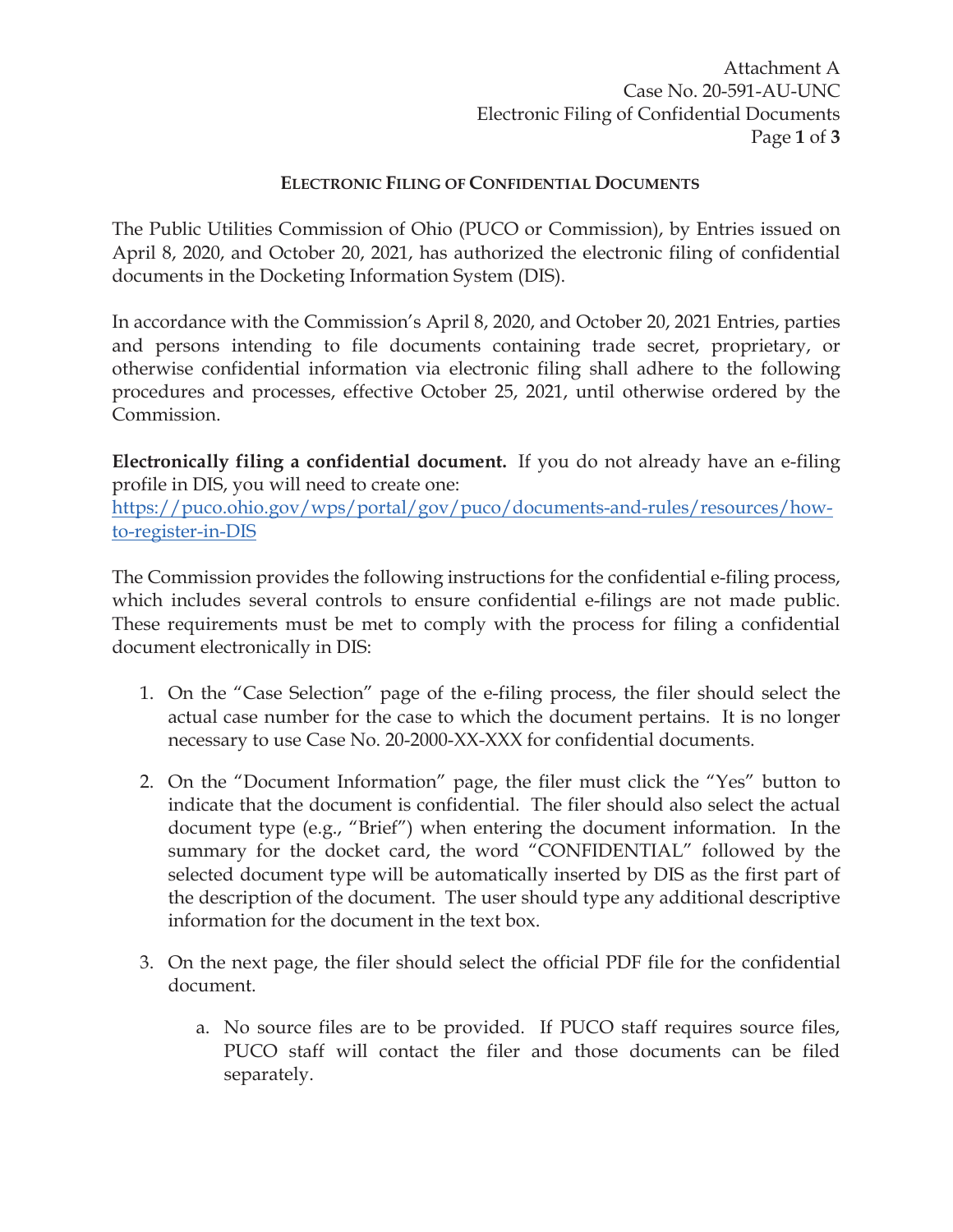Attachment A Case No. 20-591-AU-UNC Electronic Filing of Confidential Documents Page **2** of **3** 

- b. It is no longer necessary to complete and submit a Confidential Electronically Filed Document Cover Sheet as the first page of the PDF for the confidential document. That step in the filing process has been automated.
- 4. If applicable, file the public version of your confidential document in the case number to which the document pertains, as well as any required motion for protective treatment.

## **Following your confidential e-filing:**

- 1. The PUCO Docketing Division (Docketing) will review the confidential e-filing. Filers will receive an email notice that indicates the status of the confidential submission: (1) the confidential filing has been received and accepted; or (2) the confidential filing has been rejected (with the reason noted).
- 2. If the confidential e-filing is accepted, a Confidential Target Document, a placeholder indicating that a confidential document was filed, will be automatically created and filed in the actual intended case. It is recommended that the filer review the actual intended case and "subscribe" to the case in DIS to ensure that the document was properly filed.

## **Confidential Filing Disclaimer**

By submitting confidential documents to DIS, you agree to the following:

The PUCO is not responsible for publication of documents deemed to be confidential to the Docketing Information System (DIS) that are not filed in compliance with the required confidential submission protocols in Attachment A to the Entry issued by the Commission on April 8, 2020, as modified by the Entry issued on October 20, 2021, in Case No. 20-591-AU-UNC. Confidential information being electronically filed in DIS must be designated as confidential by clicking the "Yes" button on the "Document Information" page to indicate that the document is confidential. Failure to file such confidential documents in accordance with the confidential submission protocols may result in publication and incur liability for you or the organization holding the trade secret under Ohio law for misappropriation or other liability for disclosure of confidential information.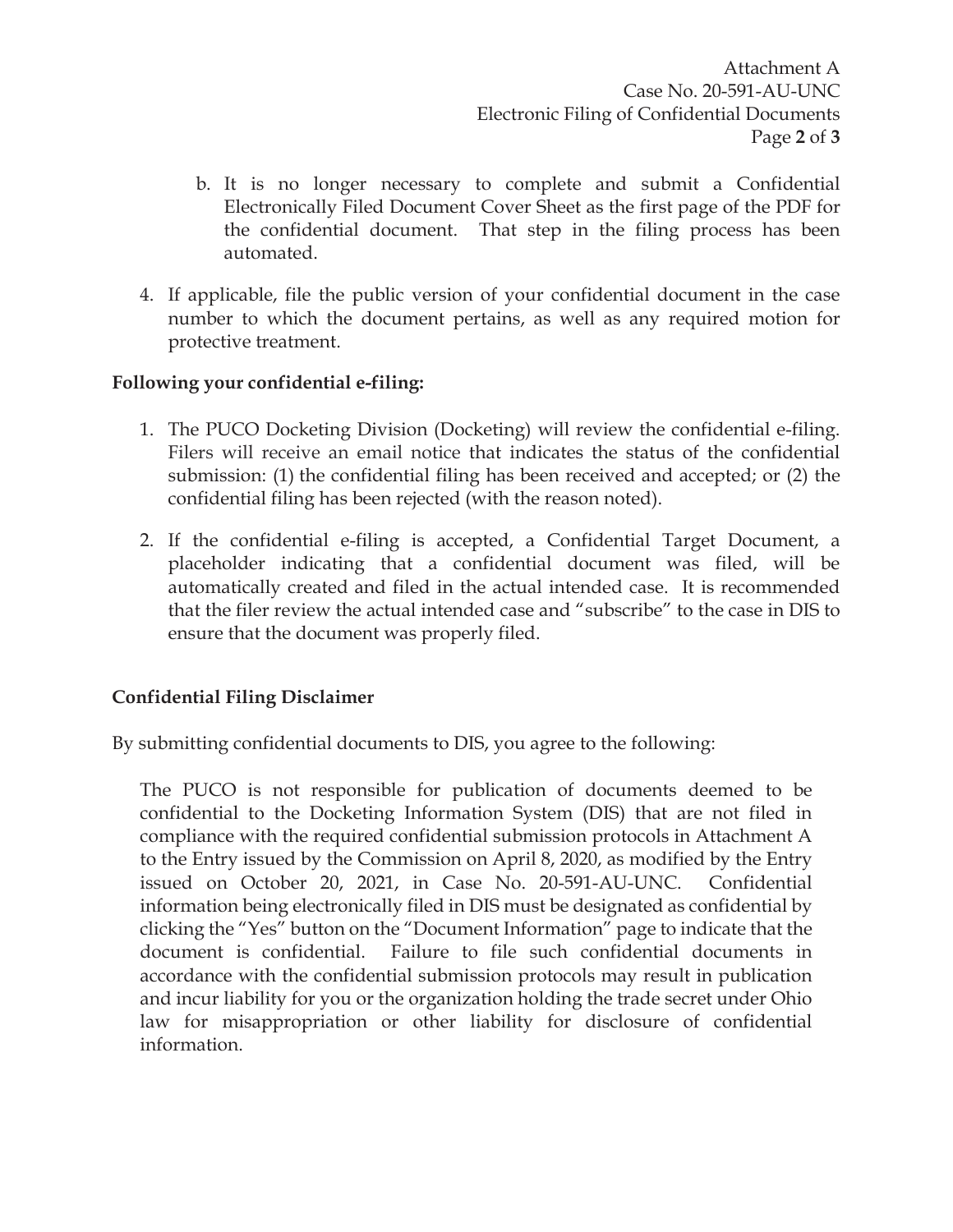Attachment A Case No. 20-591-AU-UNC Electronic Filing of Confidential Documents Page **3** of **3** 

**Need help filing your confidential document?** Instructions for the filing of confidential documents can be accessed at: https://puco.ohio.gov/wps/portal/gov/puco/documents-andrules/resources/confidential-efiling-procedures.

**PUCO Docketing Operation Hours:** Pursuant to Ohio Adm.Code 4901-1-02, the docketing division accepts filings from 7:30 a.m. to 5:30 p.m., Monday through Friday, except on state holidays. You may also receive assistance on filing confidential documents by emailing Docketing's staff at docketing@puco.ohio.gov.